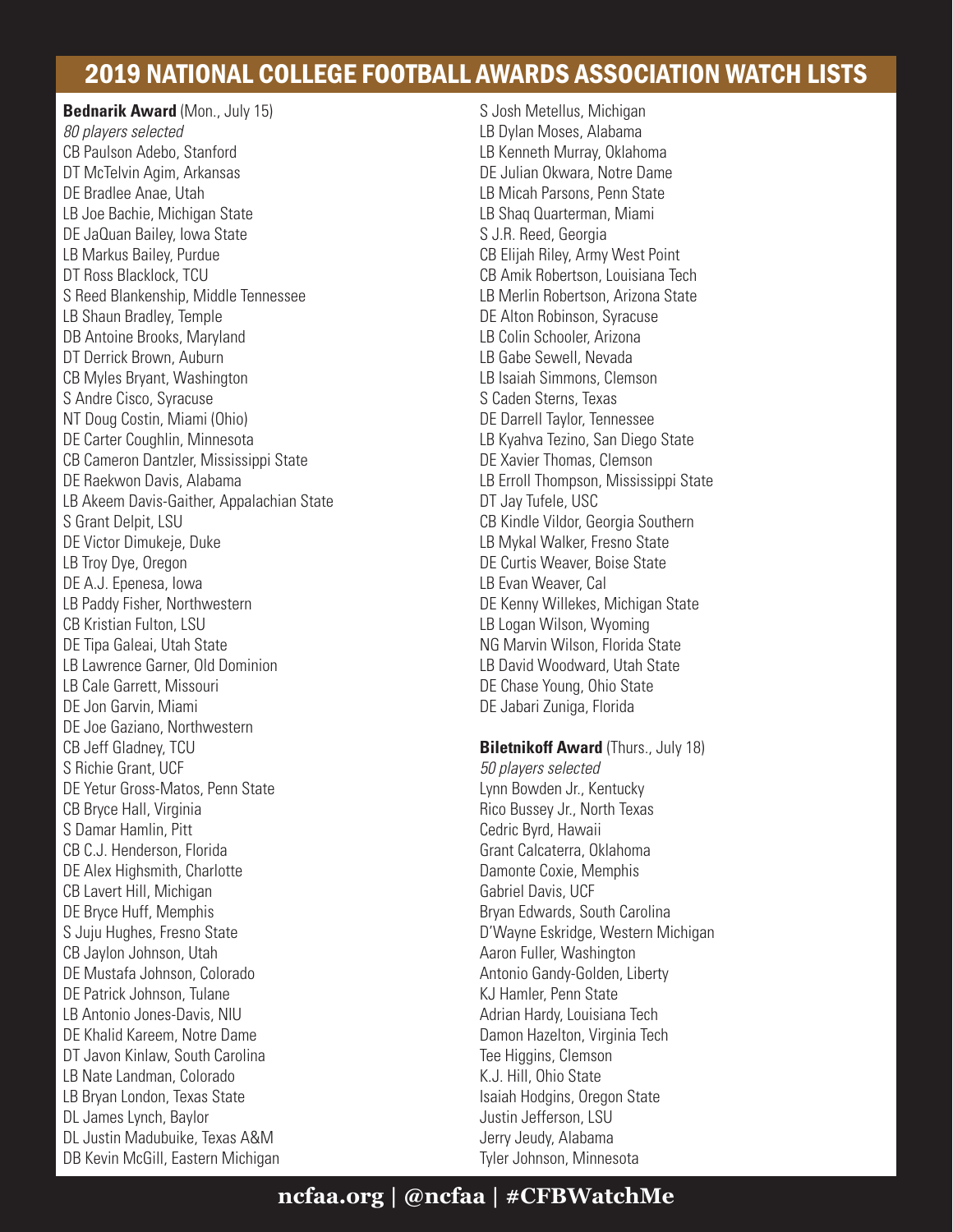Collin Johnson, Texas CeeDee Lamb, Oklahoma Ty Lee, Middle Tennessee Kalija Lipscomb, Vanderbilt McLane Mannix, Texas Tech Kirk Merritt, Arkansas State Riley Miller, Ball State Denzel Mims, Baylor Darnell Mooney, Tulane Rondale Moore, Purdue Albert Okwuegbunam, Missouri K.J. Osborn, Miami Dezmon Patmon, Washington State Jared Pinkney, Vanderbilt Michael Pittman Jr., USC James Proche, SMU Jalen Reagor, TCU Jared Rice, Fresno State Sean Riley, Syracuse Reggie Roberson Jr., SMU Justyn Ross, Clemson Henry Ruggs III, Alabama Laviska Shenault Jr., Colorado JD Spielman, Nebraska Amon-Ra St. Brown, USC Marquez Stevenson, Houston Tamorrion Terry, Florida State Jaylen Waddle, Alabama Tylan Wallace, Oklahoma State JoJo Ward, Hawaii Quez Watkins, Southern Miss

#### **Bronko Nagurski Trophy** (Tues., July 23)

*92 players selected* DB DeMarkus Acy, Missouri DB Paulson Adebo, Stanford DE Bradlee Anae, Utah LB Rayshard Ashby, Virginia Tech LB Joe Bachie, Michigan State DE JaQuan Bailey, Iowa State LB Markus Bailey, Purdue DB Essang Bassey, Wake Forest LB Shaun Bradley, Temple DB Antoine Brooks Jr., Maryland LB Jordyn Brooks, Texas Tech DT Derrick Brown, Auburn DB Myles Bryant, Washington DB Andre Cisco, Syracuse DE Nick Coe, Auburn LB Carter Coughlin, Minnesota DB Cameron Dantzler, Mississippi State DE Raekwon Davis, Alabama

DB Grant Delpit, LSU DB Trevon Diggs, Alabama DE Victor Dimukeje, Duke LB Troy Dye, Oregon LB Cooper Edmiston, Tulsa DE A.J. Epenesa, Iowa LB Jordan Fehr, Appalachian State LB Paddy Fisher, Northwestern DB Jordan Fuller, Ohio State DB Kristian Fulton, LSU LB Lawrence Garner, Old Dominion LB Cale Garrett, Missouri DE Jonathan Garvin, Miami DE Joe Gaziano, Northwestern DB Alohi Gilman, Notre Dame DB Jeff Gladney, TCU DB Richie Grant, UCF DB A.J. Green, Oklahoma State DE Yetur Gross-Matos, Penn State DB Javon Hagan, Ohio DB Bryce Hall, Virginia LB Ky'el Hemby, Southern Miss DB CJ Henderson, Florida DB Lavert Hill, Michigan DE Wyatt Hubert, Kansas State LB Bryce Huff, Memphis LB Anfernee Jennings, Alabama DB Jaylon Johnson, Utah DE Mustafa Johnson, Colorado DE Patrick Johnson, Tulane LB Clay Johnston, Baylor DB Brandon Jones, Texas LB Antonio Jones-Davis, NIU DE Khalid Kareem, Notre Dame LB Nate Landman, Colorado LB Sage Lewis, FIU DT Ray Lima, Iowa State LB Bryan London II, Texas State LB Jordan Mack, Virginia DT Justin Madubuke, Texas A&M DB Kevin McGill, Eastern Michigan DB Josh Metellus, Michigan LB Dylan Moses, Alabama LB Kenneth Murray, Oklahoma DE Julian Okwara, Notre Dame LB Micah Parsons, Penn State LB Jacob Phillips, LSU LB Shaquille Quarterman, Miami DB J.R. Reed, Georgia DB Elijah Riley, Army West Point DB Amik Robertson, Louisiana Tech LB Merlin Robertson, Arizona State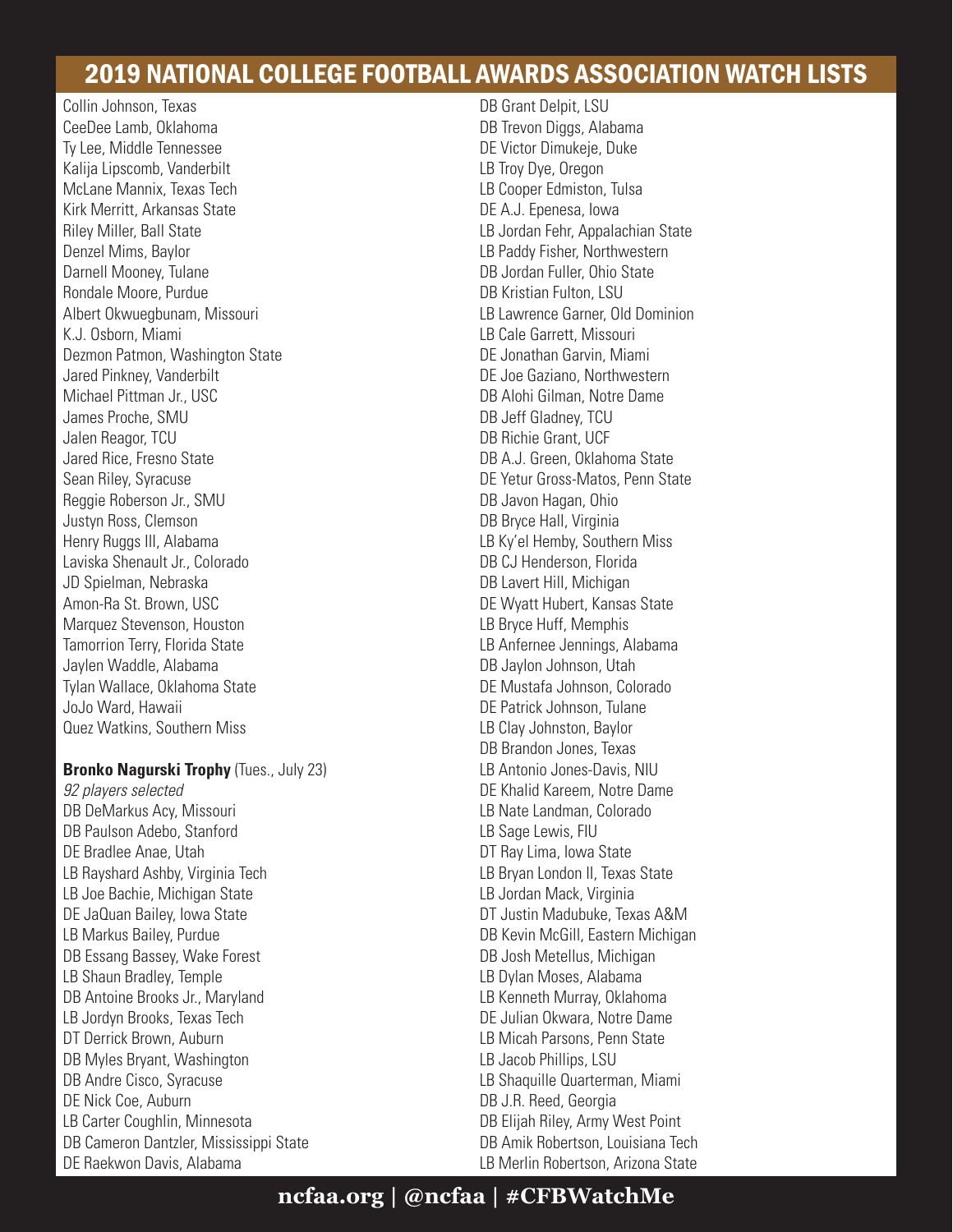DE Alton Robinson, Syracuse LB Colin Schooler, Arizona DT Jordon Scott, Oregon LB Isaiah Simmons, Clemson LB Marcel Spears, Iowa State DB Caden Sterns, Texas LB Darrell Taylor, Tennessee LB Kyahva Tezino, San Diego State DE Xavier Thomas, Clemson LB Erroll Thompson, Mississippi State DT Khyiris Tonga, BYU DE Jay Tufele, USC LB Mykal Walker, Fresno State DE Curtis Weaver, Boise State LB Evan Weaver, California DB James Wiggins, Cincinnati DE Kenny Willekes, Michigan State DT Marvin Wilson, Florida State DT Robert Windsor, Penn State LB David Woodward, Utah State DE Chase Young, Ohio State DE Jabari Zuniga, Florida

#### **Broyles Award** (Wed., Nov. 13)

*41 coaches nominated* Andy Avalos, Oregon Randy Bates, Pitt Joe Brady, LSU Don Brown, Michigan Kirk Ciarrocca, Minnesota Kalen DeBoer, Indiana Tim DeRuyter, California Marcus Freeman, Cincinnati Charlie Frye, Central Michigan Brad Glenn, Georgia State Billy Gonzalez, Florida Alex Grinch, Oklahoma Ryan Gunderson, San José State Jeff Hafley, Ohio State Will Hall, Tulane Keith Heckendorf, Arkansas State Dan Lanning, Georgia Rhett Lashlee, SMU Dwayne Ledfors, Louisville Pete Lembo, Memphis Jim Leonhard, Wisconsin Brian Lindgren, Oregon State Joey Lynch, Ball State Mike MacIntyre, Ole Miss Tom Manning, Iowa State Brian Newberry, Navy Phil Parker, Iowa

Brent Pry, Penn State Ryan Pugh, Troy David Reeves, UAB Ron Roberts, Louisiana Aaron Roderick, BYU Ted Roof, Appalachian State Steve Sarkisian, Alabama Morgan Scalley, Utah Jeff Scott, Clemson Randy Shannon, UCF Phil Snow, Baylor Kevin Steele, Auburn Ryan Walters, Missouri Clayton White, WKU

#### **Burlsworth Trophy** (Tues., Nov. 5)

*83 players nominated* K Matt Ammendola, Oklahoma State WR Brandon Arconada, Washington State LB Matt Bahr, Kent State LS J.T. Bale, Colorado K Chris Barnes, Rice ILB Ryan Beecher, Stanford LB Chris Bergin, Northwestern LS Blake Best, Kentucky WR Hassan Beydoun, Eastern Michigan K Rodrigo Blankenship, Georgia S Dante Bonamico, West Virginia P Mac Brown, Ole Miss LB Tyler Brown, Marshall DB Myles Bryant, Washington DE Gerrit Choate, SMU P Quinton Conaway, Nevada OL Noel Cook, Appalachian State WR/PR Dante Cousart, Florida Atlantic DB Ta'Corian Darden, WKU S/KR Ashtyn Davis, California RB Dawson Downing, Missouri K Dominik Eberle, Utah State DL Bracken El-Bakri, BYU WR Chris Finke, Notre Dame TE Jack Freudenthal, Wake Forest TE Reggie Gilliam, Toledo LB Jordan Glasgow, Michigan K Merek Glover, Tulane K Blake Grupe, Arkansas State DE Josiah Hall, Wyoming WR Will Hastings, Auburn OT Tyler Haycraft, Louisville DT Jack Heflin, NIU DE Matt Henningsen, Wisconsin DE Alex Highsmith, Charlotte

# **NCFAA.ORG ncfaa.org | @ncfaa | #CFBWatchMe**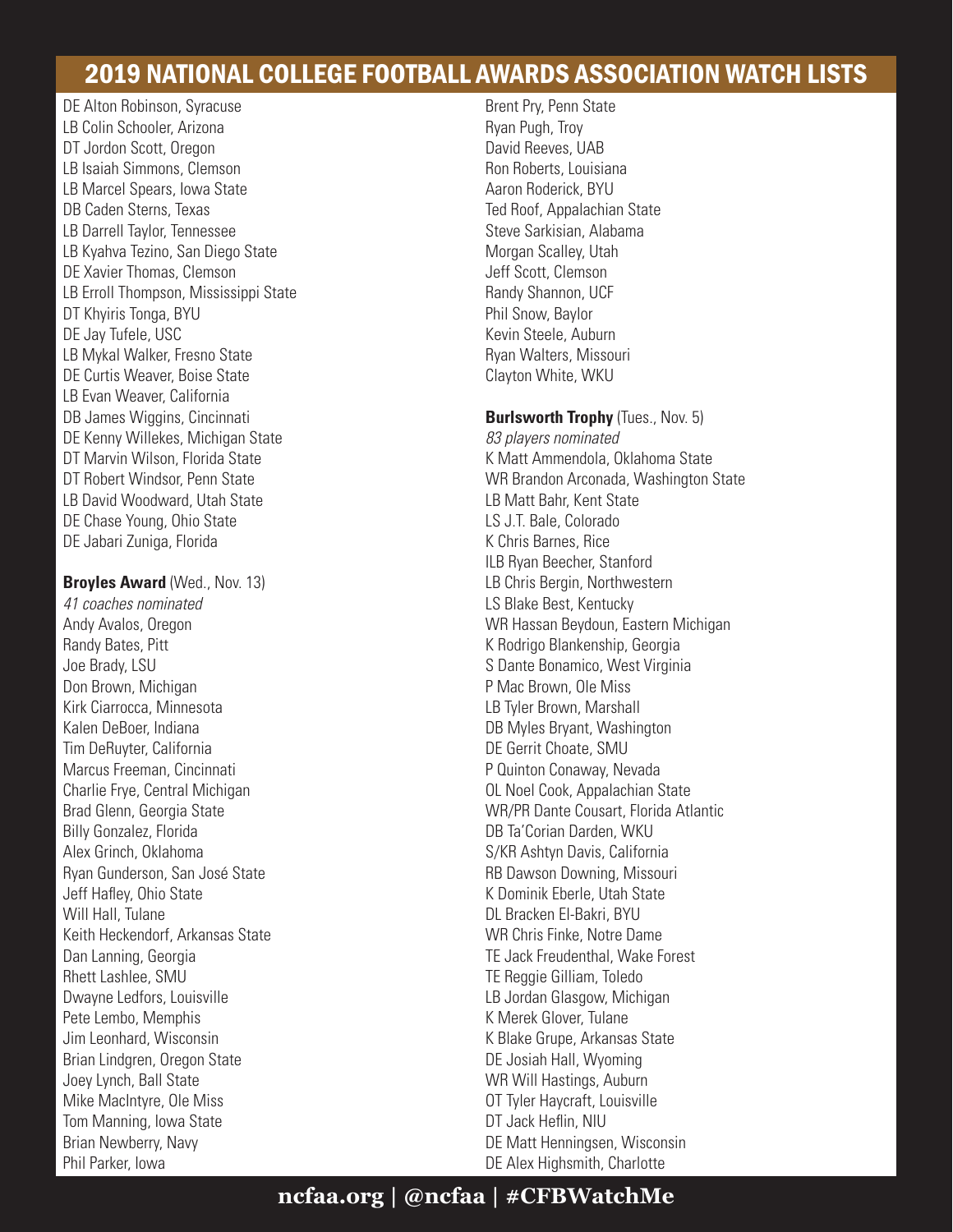TE Kyle Horn, Massachusetts LB Jan Johnson, Penn State K Logan Justus, Indiana RB Joshua Kelley, UCLA DE David Konowalski, Bowling Green CB Chandler Kryst, Coastal Carolina WR Michael Lawrence, North Texas OL William Lay, Georgia Tech S Remy Lazarus, Georgia State K Connor Limpert, Arkansas QB Josh Love, San Jose State TE Joey Magnifico, Memphis LB Carlton Martial, Troy P Tommy Martin, Florida State WR Jesse Matthews, San Diego State K Chase McGrath, USC DE Zack Mesday, Temple WR Riley Miller, Ball State C Jimmy Morrissey, Pitt WR/H Cole Murphy, Rutgers RB Jimmy Murphy, Miami S Brenton Nelson, Virginia OL/C Collin Olson, Iowa State DT Chibueze Onwuka, Buffalo DL Kaimana Padello, Hawaii DB Austin Perkins, New Mexico State LS Patrick Phibbs, Clemson WR Cee Jay Powell, Louisiana Tech DL Sam Renner, Minnesota P Daniel Rodriguez, Oregon State FB Brady Ross, Iowa WR CJ Saunders, Ohio State P Kody Schexnayder, Mississippi State WR Dalton Schoen, Kansas State K Andrew Shelley, New Mexico OL Matt Smith, Fresno State WR Tyler Snead, East Carolina LB Demetrius Stitmon, Old Dominion K Andre Szmyt, Syracuse WR Thayer Rockne Thomas, N.C. State OL Paul Toala, Utah LS Chase Urbach, Nebraska DB Deuce Wallace, Louisiana OL Barry Wesley, Colorado State LB Braden White, Texas A&M K Parker White, South Carolina DE Kenny Willekes, Michigan State K Cristian Zendejas, Arizona State

**Butkus Award** (Mon., July 22) *51 players selected* Joe Bachie, Michigan State

Markus Bailey, Purdue Mohamed Barry, Nebraska Zack Baun, Wisconsin Tuf Borland, Ohio State Jordyn Brooks, Texas Tech Cameron Brown, Penn State T.J. Brunson, South Carolina Calvin Bundage, Oklahoma State K'Lavon Chaisson, LSU Akeem Davis-Gaither, Appalachian State Michael Divinity, LSU Troy Dye, Oregon Tony Fields, Arizona Paddy Fisher, Northwestern Cale Garrett, Missouri Willie Gay, Mississippi State De'Jon Harris, Arkansas Malik Harrison, Ohio State Khaleke Hudson, Michigan Dontavious Jackson, Florida State Anfernee Jennings, Alabama Clay Johnston, Baylor Nate Landman, Colorado Sage Lewis, FIU Terrell Lewis, Alabama Kamal Martin, Minnesota Dylan Moses, Alabama Kenneth Murray, Oklahoma Dante Olson, Montana Micah Parsons, Penn State Jacob Phillips, LSU Michael Pickney, Miami Shaquille Quarterman, Miami Patrick Queen, LSU Chapelle Russell, Temple Mohamed Sanogo, Ole Miss Colin Schooler, Arizona Isaiah Simmons, Clemson Charles Snowden, Virginia Justin Strnad, Wake Forest Darrell Taylor, Tennessee Davion Taylor, Colorado Kyahva Tezino, San Diego State Erroll Thompson, Mississippi State Joshua Uche, Michigan Mykal Walker, Fresno State Evan Weaver, California Javin White, UNLV Logan Wilson, Wyoming David Woodward, Utah State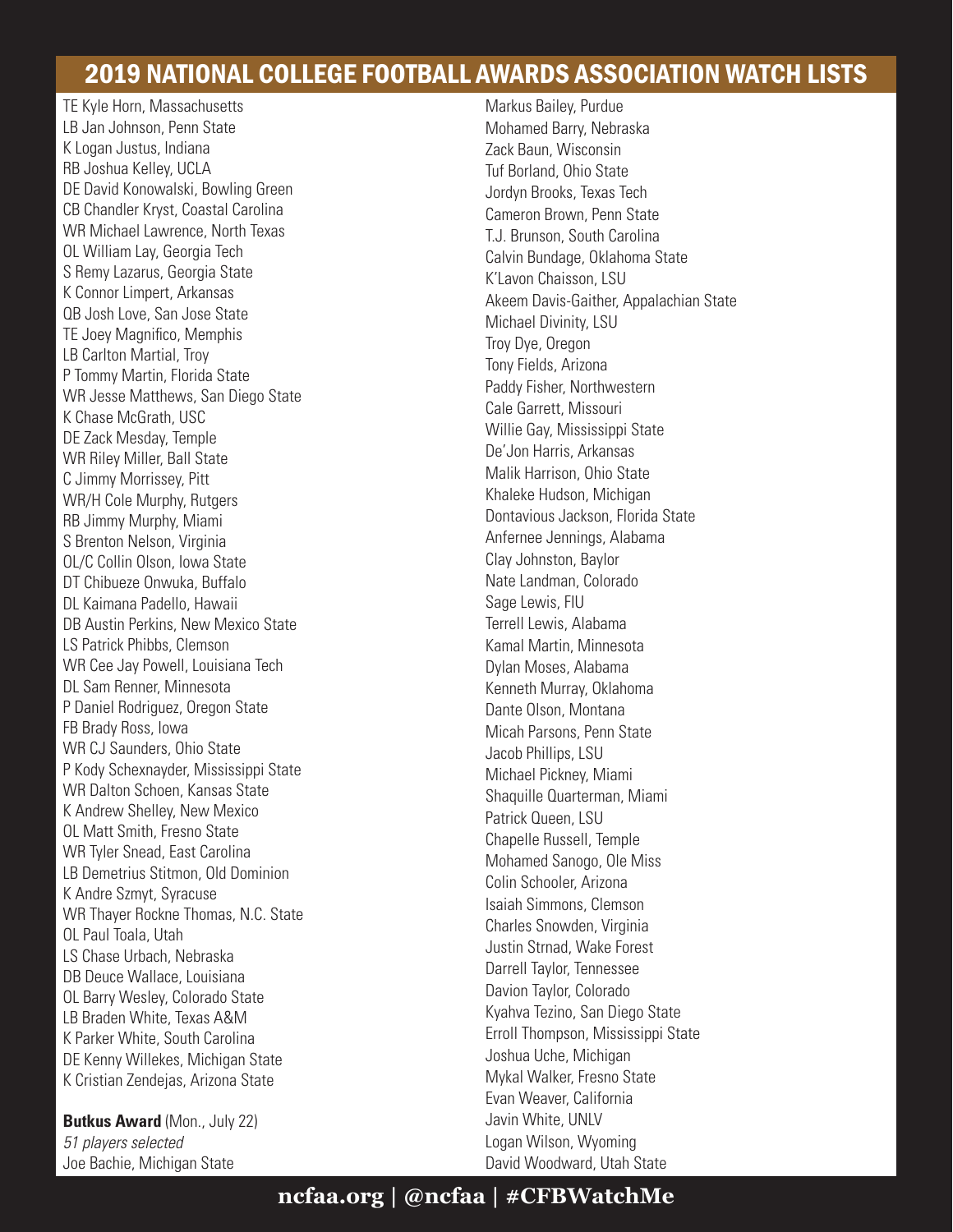**Davey O'Brien Award** (Tues., July 16)

*30 players selected* Jake Bentley, South Carolina Ian Book, Notre Dame Alan Bowman, Texas Tech Charlie Brewer, Baylor Joe Burrow, LSU K.J. Costello, Stanford J.T. Daniels, USC Sam Ehlinger, Texas Mason Fine, North Texas Feleipe Franks, Florida Jake Fromm, Georgia Justin Herbert, Oregon Kelvin Hopkins Jr., Army West Point D'Eriq King, Houston Trevor Lawrence, Clemson Jordan Love, Utah State Adrian Martinez, Nebraska Cole McDonald, Hawaii Kellen Mond, Texas A&M Steven Montez, Colorado James Morgan, FIU Shea Patterson, Michigan Bryce Perkins, Virginia Brock Purdy, Iowa State Desmond Ridder, Cincinnati Nathan Rourke, Ohio Nate Stanley, Iowa Tua Tagovailoa, Alabama Khalil Tate, Arizona Zac Thomas, Appalachian State

#### **Doak Walker Award** (Wed., July 17)

*71 players selected* Cam Akers, Florida State Darius Anderson, TCU Jafar Armstrong, Notre Dame LaVante Bellamy, Western Michigan Eno Benjamin, Arizona State Max Borghi, Washington State Isaiah Bowser, Northwestern Rakeem Boyd, Arkansas Darius Bradwell, Tulane Shamari Brooks, Tulsa Spencer Brown, UAB Brittain Brown, Duke Cade Carney, Wake Forest Michael Carter, North Carolina Ty Chandler, Tennessee Andrew Clair, Bowling Green Jashaun Corbin, Texas A&M

Reggie Corbin, Illinois AJ Dillon, Boston College J.K. Dobbins, Ohio State Travis Dye, Oregon Travis Etienne, Clemson Darrynton Evans, Appalachian State Dayton Furuta, Hawaii Tre Harbison, NIU Najee Harris, Alabama Kylin Hill, Mississippi State Jerry Howard Jr., Georgia Tech Chuba Hubbard, Oklahoma State Mohamed Ibrahim, Minnesota Keaontay Ingram, Texas Deon Jackson, Duke Jermar Jefferson, Oregon State Tony Jones Jr., Notre Dame Lopini Katoa, BYU Joshua Kelley, UCLA Bryant Koback, Toledo Benny LeMay, Charlotte Vavae Malepeai, USC Kam Martin, Auburn Jordan Mason, Georgia Tech Greg McCrae, UCF Anthony McFarland Jr., Maryland Tra Minter, South Alabama Elijah Mitchell, Louisiana Marcel Murray, Arkansas State Mo Neal, Syracuse Jaret Patterson, Buffalo Lamical Perine, Florida Scottie Phillips, Ole Miss Trey Ragas, Louisiana Ronnie Rivers, Fresno State Larry Rountree III, Missouri Mekhi Sargent, Iowa Cameron Scarlett, Stanford Stevie Scott III, Indiana BJ Smith, Troy Rodney Smith, Minnesota Kesean Strong, Old Dominion D'Andre Swift, Georgia Toa Taua, Nevada Corey Taylor II, Tulsa J.J. Taylor, Arizona Jonathan Taylor, Wisconsin Patrick Taylor, Memphis DeAndre Torrey, North Texas Breck Turner, Eastern Michigan KeShawn Vaughn, Vanderbilt CJ Verdell, Oregon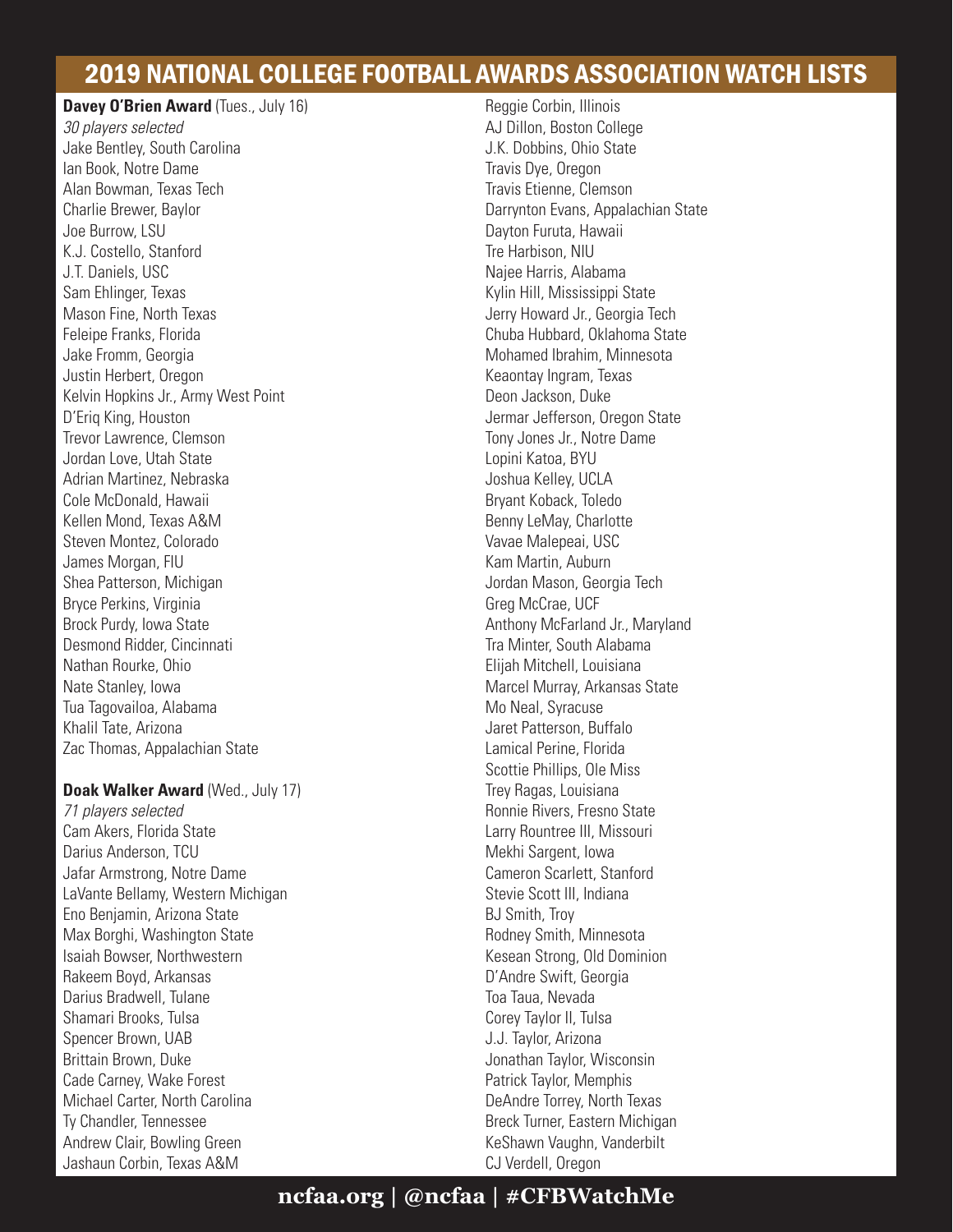Michael Warren II, Cincinnati Devwah Whaley, Arkansas

#### **John Mackey Award** (Fri., July 19)

*60 players selected* Devin Asiasi, UCLA John Bates, Boise State Jacob Breeland, Oregon Harrison Bryant, Florida Atlantic Hunter Bryant, Washington Jake Burt, Boston College Matt Bushman, BYU Cameron Butler, Colorado State Grant Calcaterra, Oklahoma Octavious Cooley, Ole Miss Tyler Davis, Georgia Tech Josiah Deguara, Cincinnati Josh Falo, USC Luke Farrell, Ohio State Jake Ferguson, Wisconsin Miller Forristal, Alabama Cole Fotheringham, Utah Kyle Fourtenbary, WKU Pat Freiermuth, Penn State Jack Fruedenthal, Wake Forest Noah Gray, Duke Farrod Green, Mississippi State Jovani Haskins, West Virginia Andrew Homer, Miami (Ohio) Brycen Hopkins, Purdue Parker Houston, San Diego State Javonis Isaac, Arkansas State Brevin Jordan, Miami Dalton Keene, Virginia Tech Cole Kmet, Notre Dame Charlie Kolar, Iowa State Armani Levias, Marshall Isaiah Likely, Coastal Carolina Hunter Long, Boston College Johnny Lumpkin, Louisiana Tyler Mabry, Maryland Joey Magnifico, Memphis Trey McBride, Colorado State Sean McKeon, Michigan Tre McKitty, Florida State Cheyenne O'Grady, Arkansas Thomas Odukoya, Eastern Michigan Albert Okwuegbunam, Missouri Cade Otten, Washington Sterling Palmer, FIU Colby Parkinson, Stanford Jared Pinkney, Vanderbilt

Collin Reed, Appalachian State Giovanni Ricci, Western Michigan Jared Rice, Fresno State Kelvin Smith, North Texas Jack Stoll, Nebraska Noah Togiai, Oregon State Carl Tucker, North Carolina Nate Wieting, Iowa Mitchell Wilcox, USF Charlie Woerner, Georgia Bryce Wolma, Arizona Dominick Wood-Anderson, Tennessee Kenny Yeboah, Temple

**Lou Groza Award** (Wed., July 24)

*30 players selected* Tyler Bass, Georgia Southern Massimo Biscardi, Coastal Carolina Rodrigo Blankenship, Georgia Jose Borregales, FIU Matt Coghlin, Michigan State Jonathan Cruz, Charlotte Cameron Dicker, Texas Christopher Dunn, N.C. State Dominik Eberle, Utah State Logan Justus, Indiana Alex Kessman, Pitt Connor Limpert, Arkansas Luke Logan, Ole Miss Blake Lynch, Kansas State Tucker McCann, Missouri Evan McPherson, Florida Ryan Meskell, Hawaii Riley Patterson, Memphis Cooper Rothe, Wyoming Brandon Ruiz, Arizona State Nick Sciba, Wake Forest Seth Small, Texas A&M Evan Staley, West Virginia Tyler Sumpter, Troy Andre Szmyt, Syracuse Ryan Tice, Central Michigan Jet Toner, Stanford Jake Verity, East Carolina Coby Weiss, USF Louie Zervos, Ohio

**Maxwell Award** (Mon., July 15) *80 players selected* RB Cam Akers, Florida State RB LeVante Bellamy, Western Michigan RB Eno Benjamin, Arizona State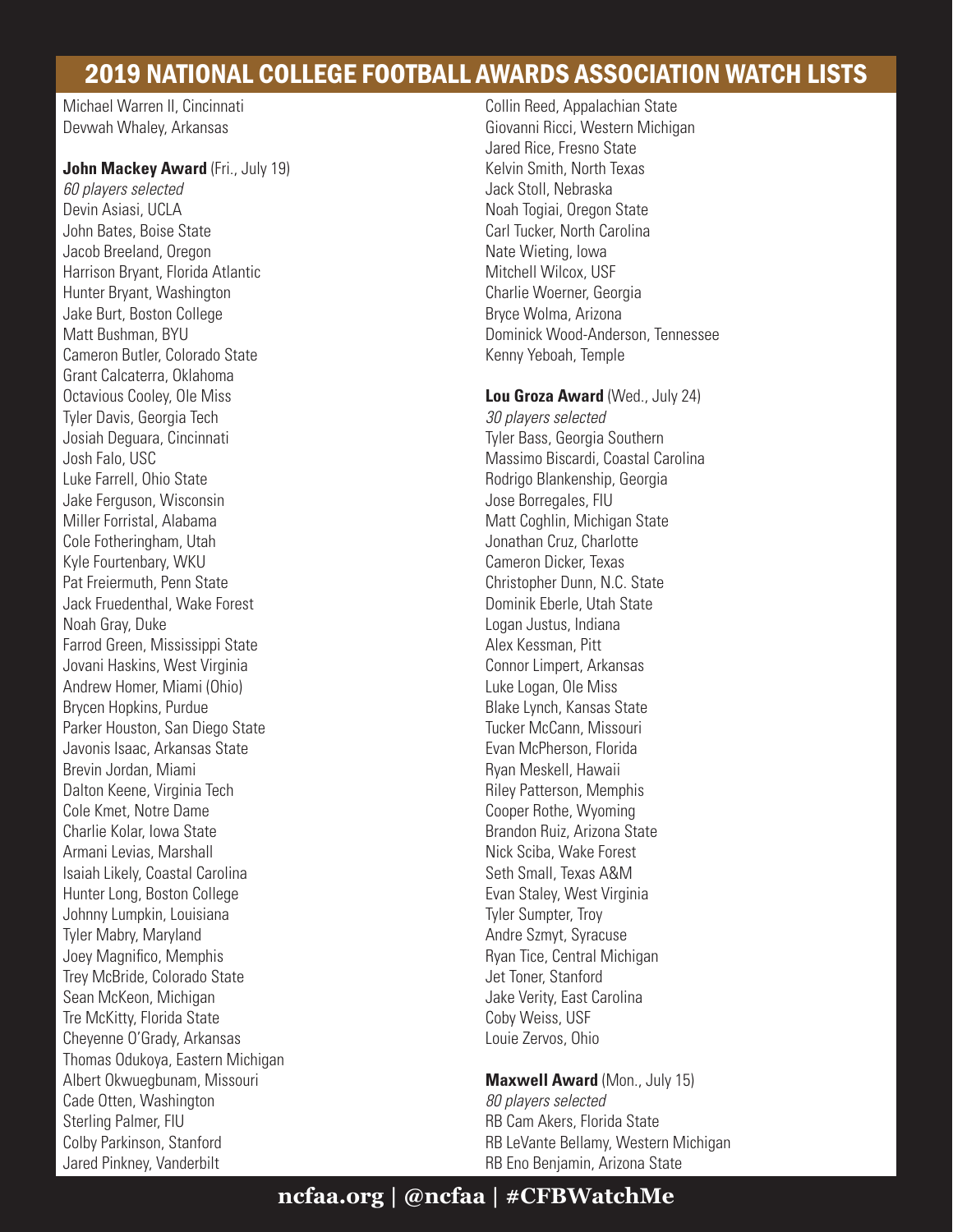QB Jake Bentley, South Carolina QB Ian Book, Notre Dame QB Alan Bowman, Texas Tech QB Charlie Brewer, Baylor RB Spencer Brown, UAB QB Kelly Bryant, Missouri QB Joe Burrow, LSU RB Reggie Corbin, Illinois QB K.J. Costello, Stanford QB JT Daniels, USC RB AJ Dillon, Boston College RB J.K. Dobbins, Ohio State QB Jacob Eason, Washington RB Clyde Edwards-Helaire, LSU QB Sam Ehlinger, Texas RB Travis Etienne, Clemson RB Darrynton Evans, Appalachian State WR Maurice Ffrench, Pitt QB Justin Fields, Ohio State QB Mason Fine, North Texas QB Feleipe Franks, Florida QB Jake Fromm, Georgia RB James Gilbert, Kansas State QB Jarrett Guarantano, Tennessee WR KJ Hamler, Penn State RB Najee Harris, Alabama QB Justin Herbert, Oregon RB Kylin Hill, Mississippi State QB Kelvin Hopkins, Army West Point RB Chuba Hubbard, Oklahoma State QB Jalen Hurts, Oklahoma WR Jerry Jeudy, Alabama WR Tyler Johnson, Minnesota RB Joshua Kelley, UCLA RB Adrian Killins, UCF QB D'Eriq King, Houston WR CeeDee Lamb, Oklahoma QB Trevor Lawrence, Clemson QB Jordan Love, Utah State QB Adrian Martinez, Nebraska QB Cole McDonald, Hawaii RB Anthony McFarland, Maryland WR Kirk Merritt, Arkansas State QB Kellen Mond, Texas A&M QB Steven Montez, Colorado WR Rondale Moore, Purdue RB Zack Moss, Utah RB Jaret Patterson, Buffalo QB Shea Patterson, Michigan RB Lamical Perine, Florida QB Bryce Perkins, Virginia QB Malcolm Perry, Navy

RB Scottie Phillips, Ole Miss WR James Proche, SMU QB Brock Purdy, Iowa State WR Jalen Reagor, TCU WR Justyn Ross, Clemson QB Nathan Rourke, Ohio QB Anthony Russo, Temple RB Stevie Scott, Indiana WR Laviska Shenault, Colorado RB B.J. Smith, Troy QB Nate Stanley, Iowa RB D'Andre Swift, Georgia QB Tua Tagovailoa, Alabama QB Khalil Tate, Arizona RB Toa Taua, Nevada RB J.J. Taylor, Arizona RB Jonathan Taylor, Wisconsin RB Patrick Taylor, Memphis QB Zac Thomas, Appalachian State RB Ke'Shawn Vaughn, Vanderbilt WR Tylan Wallace, Oklahoma State RB Michael Warren, Cincinnati RB Juwan Washington, San Diego State QB Ryan Willis, Virginia Tech QB Zach Wilson, BYU

#### **Outland Trophy presented by NFID (Tues., July 23)**

*83 players selected* OT Trey Adams, Washington OT Hakeem Adeniji, Kansas OL Tremayne Anchrum, Clemson OG Jack Anderson, Texas Tech OT Mekhi Becton, Louisville C Tyler Biadasz, Wisconsin DT Ross Blacklock, TCU DT Quinton Bohanna, Kentucky OG Parker Braun, Texas OG Ben Bredeson, Michigan DT Derrick Brown, Auburn OL Jake Brown, UCF C Levi Brown, Marshall C Cohl Cabral, Arizona State OT Brady Christensen, BYU OT Ezra Cleveland, Boise State DT Doug Costin, Miami OT Coy Cronk, Indiana OG Navaughn Donaldson, Miami OT Liam Eichenberg, Notre Dame OG Jovahn Fair, Temple DT Leki Fotu, Utah DT Neville Gallimore, Oklahoma C Jake Hanson, Oregon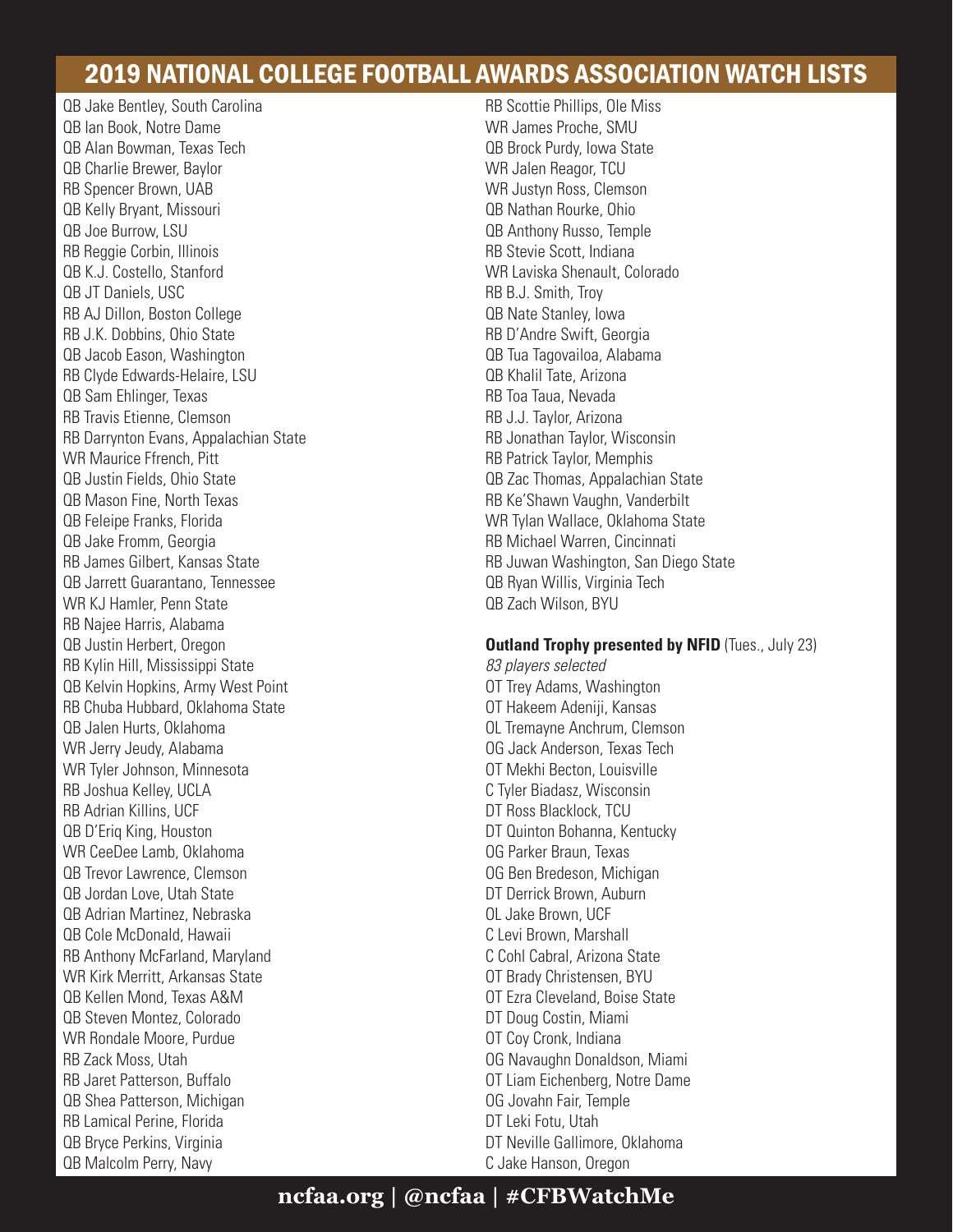C Bryce Harris, Toledo C Nick Harris, Washington OT Charlie Heck, North Carolina OT Justin Herron, Wake Forest C Creed Humphrey, Oklahoma OT Robert Hunt, Louisiana OL Keith Ismael, San Diego State OT Alaric Jackson, Iowa C Jordan Johnson, UCF OT Victor Johnson, Appalachian State OT Josh Jones, Houston OG Luke Juriga, Western Michigan OG Kirk Kelley, Troy OL Solomon Kindley, Georgia DT Javon Kinlaw, South Carolina OG Tommy Kraemer, Notre Dame OG Gus Lavaka, Oregon State OG Alex Leatherwood, Alabama OG Shane Lemieux, Oregon DT Ray Lima, Iowa State OT Walker Little, Stanford OT Abraham Lucas, Washington State DL James Lynch, Baylor DT Justin Madubuike, Texas A&M DT Garrett Marino, UAB OT Colton McKivitz, West Virginia OG John Molchon, Boise State C Jimmy Morrissey, Pitt OT Thayer Munford, Ohio State DT Larrell Murchison, N.C. State DT Lorenzo Neal, Purdue OT Jake Nelson, Nevada OT Lucas Niang, TCU OT Marcus Norman, USF OG Michael Onwenu, Michigan OT Miles Pate, WKU DT John Penisini, Utah OT Benjamin Petrula, Boston College C Cesar Ruiz, Michigan OT Jon Runyan, Michigan DT Jordon Scott, Oregon C Zach Shackelford, Texas OL Josh Sills, West Virginia OG John Simpson, Clemson OT Rashawn Slater, Northwestern OG Logan Stenberg, Kentucky OT Prince Tega Wanogho, Auburn OT Andrew Thomas, Georgia OT Calvin Throckmorton, Oregon DT Khyiris Tonga, BYU OG Tre'Vour Wallace-Sims, Missouri C Darryl Williams, Mississippi State

DT Raequan Williams, Michigan State OT Jedrick Wills Jr., Alabama OL Isaiah Wilson, Georgia DT Marvin Wilson, Florida State DT Robert Windsor, Penn State OT Tristan Wirfs, Iowa C Dustin Woodard, Memphis

#### **Paul Hornung Award** (Thurs., July 25) *44 players selected* Salvon Ahmed, Washington LeVante Bellamy, Western Michigan Eno Benjamin, Arizona State Raheem Blackshear, Rutgers Lynn Bowden Jr., Kentucky Britain Covey, Utah Ashtyn Davis, California Clyde Edwards-Helaire, LSU Darryton Evans, Appalachian State Maurice Ffrench, Pitt KJ Hamler, Penn State Travell Harris, Washington State Connor Heyward, Michigan State Darnay Holmes, UCLA Chuba Hubbard, Oklahoma State Jason Huntley, New Mexico State Noah Igbinoghene, Auburn Wesley Kennedy III, Georgia Southern Adrian Killins Jr. UCF Javon Leake, Maryland John Lovett, Baylor Kirk Merritt, Arkansas State Tra Minter, South Alabama Rondale Moore, Purdue Dazz Newsome, North Carolina Jamal Parker, Kent State Donovan Peoples-Jones, Michigan James Proche, SMU Jalen Reagor, TCU Joe Reed, Virginia Sean Riley, Syracuse Ronnie Rivers, Fresno State Laviska Shenault Jr., Colorado Ihmir Smith-Marsette, Iowa JD Spielman, Nebraska Marquez Stevenson, Houston Keylon Stokes, Tulsa Kadarius Toney, Florida DeAndre Torrey, North Texas AJ Turner, South Carolina Tyler Vaughns, USC Juwan Washington, San Diego State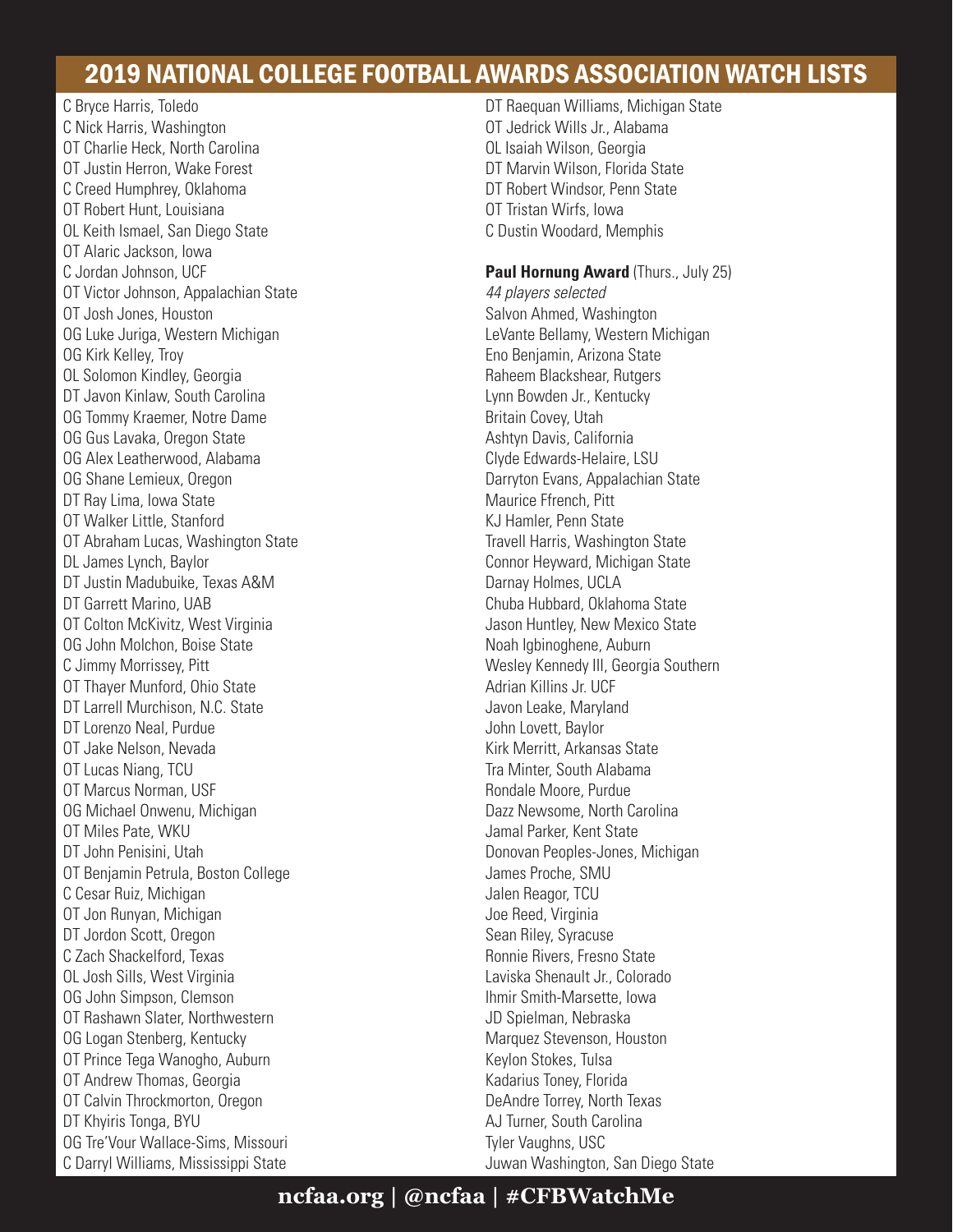Avery Williams, Boise State Isaiah Wright, Temple

#### **Paycom Jim Thorpe Award** (Mon., July 22)

*46 players selected* Paulson Adebo, Stanford Trajan Bandy, Miami Essang Bassey, Wake Forest Julian Blackmon, Utah Reed Blankenship, Middle Tennessee Monquavion Brinson, Georgia Southern Jaron Bryant, Fresno State Myles Bryant, Washington Vince Calhoun, Eastern Michigan TJ Carter, Memphis Andre Cisco, Syracuse Cameron Dantzler, Mississippi State Alvin Davis Jr., Akron Grant Delpit, LSU Greg Eisworth, Iowa State Desmond Franklin, Appalachian State Jordan Fuller, Ohio State Alohi Gilman, Notre Dame Jeff Gladney, TCU Richie Grant, UCF AJ Green, Oklahoma State Javon Hagan, Ohio Bryce Hall, Virginia Mike Hampton, USF Brontae Harris, UAB Ky'el Hemby, Southern Miss CJ Henderson, Florida Lavert Hill, Michigan Jamal Hudson, Ohio Juju Hughes, Fresno State Chris Jackson, Marshall Darreon Jackson, Arkansas State Jerry Jacobs, Arkansas State Jaylon Johnson, Utah Kevin McGill, Eastern Michigan Xavier McKinney, Alabama Josh Metellus, Michigan JR Reed, Georgia Amik Robertson, Louisiana Tech Josiah Scott, Michigan State Caden Sterns, Texas Josh Thomas, Appalachian State Tariq Thompson, San Diego State Kindle Vildor, Georgia Southern James Wiggins, Cincinnati DJ Williams, Utah State

**Ray Guy Award** (Wed., July 24) *26 players selected* Devin Anctil, Kansas State Thomas Bennett, Tulsa Oscar Bradburn, Virginia Tech Ryan Bujcevski, Texas Joseph Charlton, South Carolina Drue Chrisman, Ohio State Steven Coutts, California Blake Cusick, Fresno State Oscar Draguicevich III, Washington State Blake Gillikin, Penn State Cody Grace, Arkansas State Will Hart, Michigan Pressley Harvin III, Georgia Tech Sterling Hofrichter, Syracuse Alex Kinney, Colorada Adam Korsak, Rutgers Braden Mann, Texas A&M Arryn Siposs, Auburn James Smith, Cincinnati Ryan Stonehouse, Colorado State Kyle Thompson, Kansas Tommy Townsend, Florida Michael Turk, Arizona State Logan Tyler, Florida State Zach Von Rosenberg, LSU Brandon Wright, Georgia State

**Rimington Trophy** (Fri., July 19)

*79 players selected* Sid Acosta, UNLV Matt Allen, Michigan State Brian Ankerson, South Alabama Tyler Biadasz, Wisconsin Levi Brown, Marshall Nick Buchanan, Florida Cohl Cabral, Arizona State Trey Carter, Coastal Carolina Trace Clopton, Southern Miss Trystan Colon-Castillo, Missouri Dallas Connell, FIU Kenny Cooper, Georgia Tech Lloyd Cushenberry III, LSU Drew Dalman, Stanford Junior Diaz, Florida Atlantic Lee Dufour, UAB Steve Eipper, Central Michigan James Empey, BYU Josh Fannin, Middle Tennessee Jaelin Fisher, Charlotte Derron Gatewood, UTEP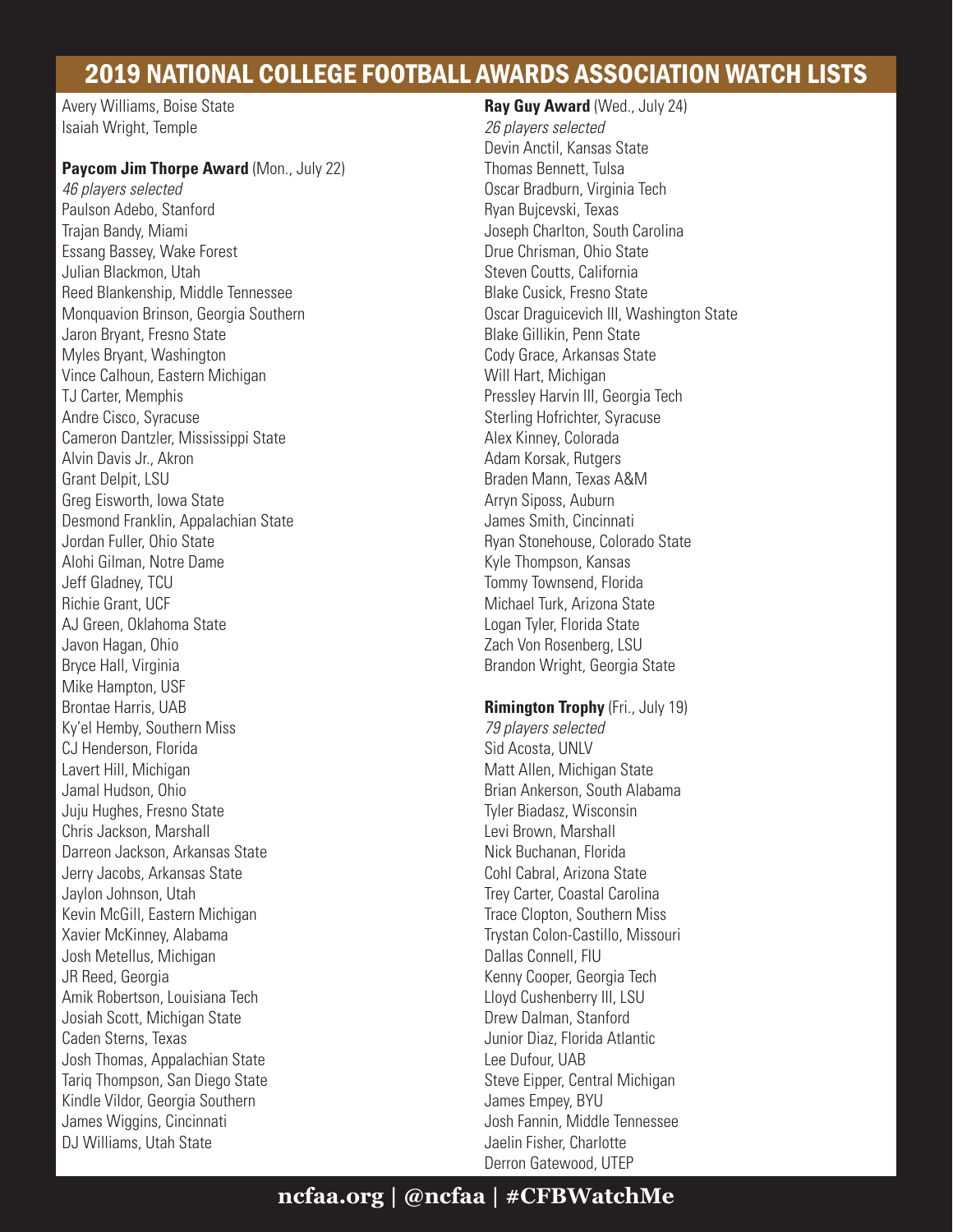Danny Godlevske, Miami (OH) Noah Hannon, Appalachian State Jake Hanson, Oregon Bryce Harris, Toledo Nick Harris, Washington Steven Hayes, Ohio Matt Hennessy, Temple Ford Higgins, Navy Trey Hill, Georgia Kellton Hollins, TCU Adam Holtorf, Kansas State Hayden Howerton, SMU Creed Humphrey, Oklahoma Keith Ismael, San Diego State Drake Jackson, Kentucky Seth Joest, WKU Jordan Johnson, UCF Johnny Jordan, Maryland Luke Jurgia, Western Michigan Brandon Kennedy, Tennessee Kaleb Kim, Auburn Doug Kramer, Illinois Jack Kramer, Bowling Green Garrett Larson, Boise State Kohl Levao, Hawaii Alec Lindstrom, Boston College Hunter Littlejohn, Indiana Tim Lynott Jr., Colorado Michael Maietti, Rutgers Frederick Mauigoa, Washington State Josh McCauley, Arizona Ryan McCollum, Texas A&M T.J. McCoy, Louisville Michal Menet, Penn State Christian Montano, Tulane Jimmy Morrissey, Pitt Sosaia Mose, North Texas Brett Neilon, USC Colin Newell, Iowa State Jarrett Patterson, Notre Dame Andrew Poenitsch, Ball State Sean Pollard, Clemson Peyton Reeder, Army West Point Jakari Robinson , Cincinnati Cesar Ruiz, Michigan Kody Russey, Louisiana Tech Michael Saffell, California Airon Servais, Syracuse Zach Shackelford, Texas Kyle Stapley, New Mexico Jacob Still, Arkansas State Boss Tagaloa, UCLA

Jared Allen Thomas, Northwestern Nate Warnock, Kent State Darryl Williams , Mississippi State Johnny Wilson, Oklahoma State Jack Wohlabaugh, Duke Dustin Woodward, Memphis

### **Walter Camp Award** (Fri., July 26) *40 players players* RB Eno Benjamin, Arizona State QB Ian Book, Notre Dame TE Matt Bushman, BYU DB Andre Cisco, Syracuse DB Grant Delpit, LSU RB AJ Dillon, Boston College QB Sam Ehlinger, Texas RB Travis Etienne, Clemson QB Mason Fine, North Texas LB Paddy Fisher, Northwestern QB Jake Fromm, Georgia DE Jonathan Garvin, Miami S Richie Grant, UCF DB Bryce Hall, Virginia RB Najee Harris, Alabama QB Justin Herbert, Oregon DB Lavert Hill, Michigan QB Kelvin Hopkins, Army West Point QB Jalen Hurts, Oklahoma WR Jerry Jeudy, Alabama QB D'Eriq King, Houston QB Trevor Lawrence, Clemson QB Jordan Love, Utah State QB Adrian Martinez, Nebraska QB Kellen Mond, Texas A&M WR Rondale Moore, Purdue LB Dylan Moses, Alabama RB Zach Moss, Utah TE Jared Pinckney, Vanderbilt WR Jalen Reagor, TCU QB Nathan Rourke, Ohio WR Laviska Shenault, Colorado QB Nate Stanley, Iowa RB D'Andre Swift, Georgia QB Tua Tagovailoa, Alabama RB Jonathan Taylor, Wisconsin DE Xavier Thomas, Clemson QB Zac Thomas, Appalachian State WR Tylan Wallace, Oklahoma State DL Kenny Willekes, Michigan State